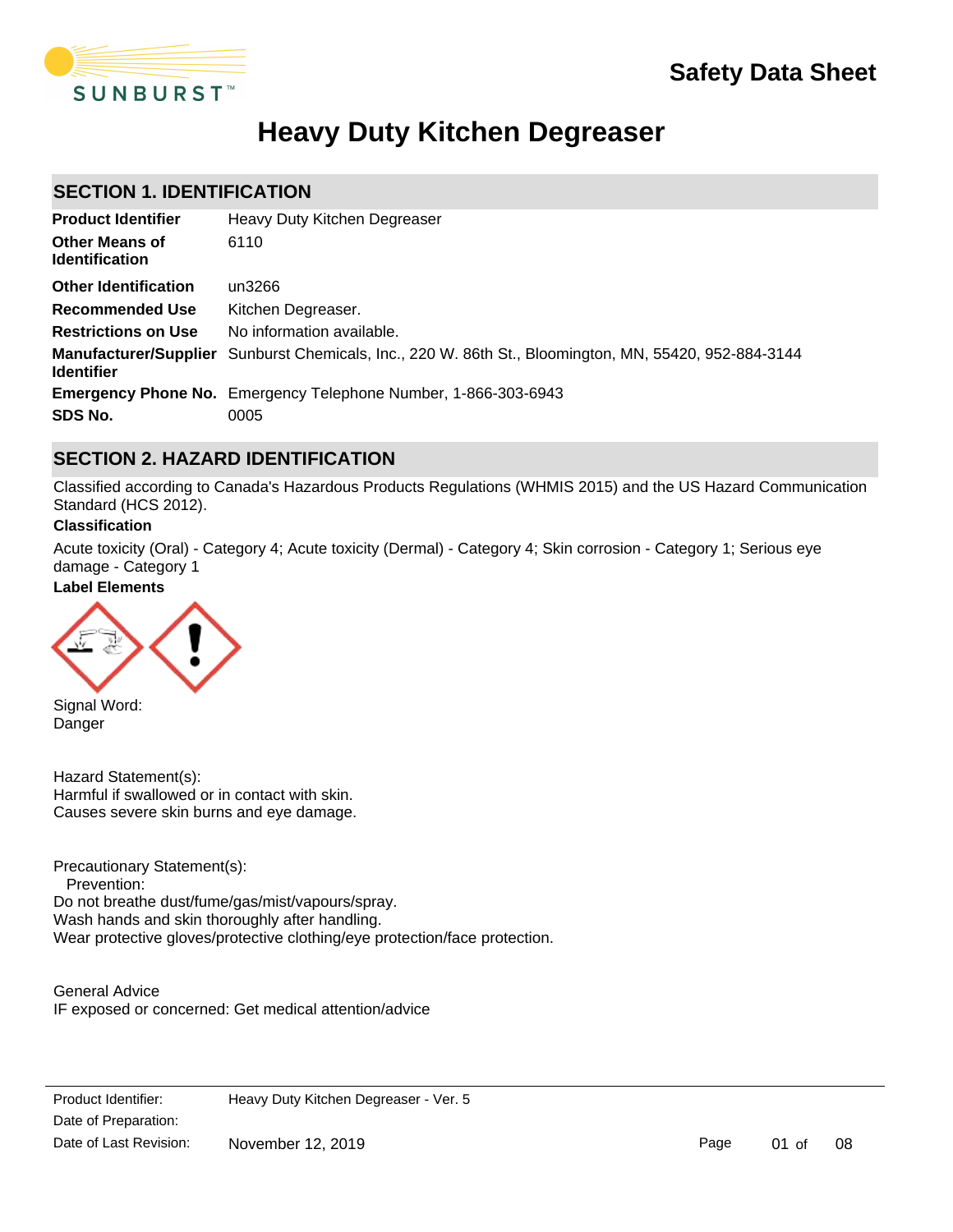### Eyes

IF IN EYES: Rinse cautiously with water for several minutes. Remove contact lenses, if present and easy to do. Continue rinsing.

Immediately call a POISON CENTRE or doctor.

**Skin** IF ON SKIN: Wash with plenty of water. Take off contaminated clothing and wash it before reuse. Immediately call a POISON CENTRE or doctor.

Inhalation IF INHALED: Remove person to fresh air and keep comfortable for breathing.

Ingestion

IF SWALLOWED: Immediately call a POISON CENTRE or doctor. IF SWALLOWED: Rinse mouth. Do NOT induce vomiting.

Storage:

Store locked up.

Store in a well-ventilated place. Keep container tightly closed.

Disposal:

Dispose of contents and container in accordance with local, regional, national and international regulations.

## **Other Hazards**

Not applicable.

## **SECTION 3. COMPOSITION/INFORMATION ON INGREDIENTS**

| <b>Chemical Name</b>                              | <b>CAS No.</b> | %        | <b>Other Identifiers Other Names</b> |  |
|---------------------------------------------------|----------------|----------|--------------------------------------|--|
| lwater                                            | 7732-18-5      | 70-85    |                                      |  |
| Potassium hydroxide                               | 1310-58-3      | $2 - 10$ |                                      |  |
| 2-Butoxyethanol                                   | 111-76-2       | $2 - 10$ |                                      |  |
| Sodium Xylene Sulfonate                           | 1300-72-7      | $2 - 10$ |                                      |  |
| Benzenesulfonic acid, C10-16-alkyl<br>derivatives | 68584-22-5     | $2 - 10$ |                                      |  |

### **Notes**

PRODUCT AT USE DILUTION

Contains ingredients listed above at weight % less than 0.5%

## **SECTION 4. FIRST-AID MEASURES**

### **First-aid Measures**

### **Inhalation**

Remove source of exposure or move to fresh air. Get medical advice or attention if you feel unwell or are concerned.

### **Skin Contact**

Wash gently and thoroughly with lukewarm, gently flowing water and mild soap for 5 minutes. Thoroughly clean clothing, shoes and leather goods before reuse or dispose of safely. Seek immediate medical attention/advice.

**Product Identifier:** Date of Preparation: Heavy Duty Kitchen Degreaser - Ver. 5 Date of Last Revision: November 12, 2019

Page 02 of 08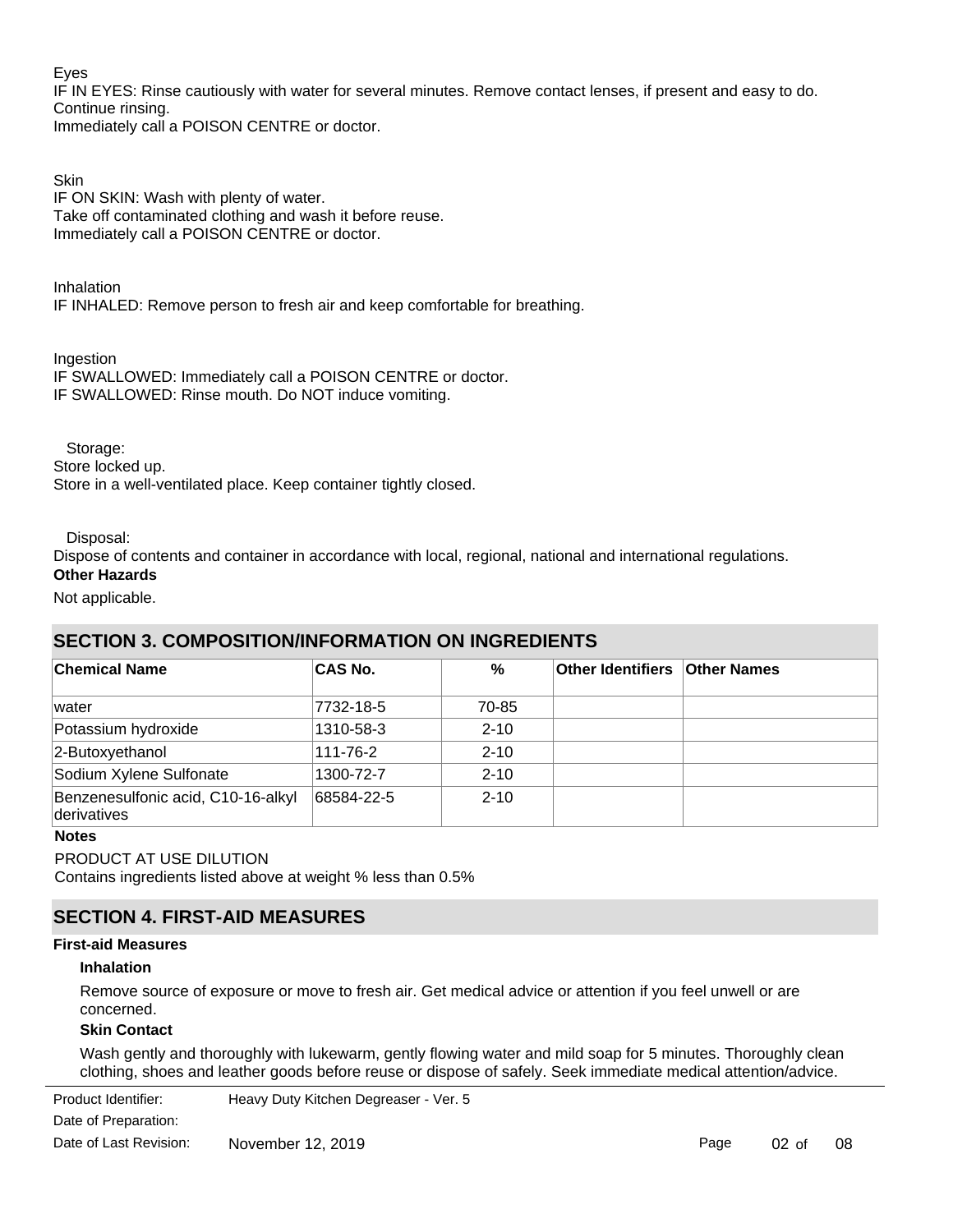### **Eye Contact**

Immediately rinse the contaminated eye(s) with lukewarm, gently flowing water for 15-20 minutes, while holding the eyelid(s) open. Seek immediate medical attention/advice.

### **Ingestion**

Do NOT induce vomiting. Drink plenty of water. Never give anything by mouth to an unconscious person. Immediately call a Poison Centre or doctor.

### **First-aid Comments**

Get medical advice or attention if you feel unwell or are concerned.

### **Most Important Symptoms and Effects, Acute and Delayed**

None known.

### **Immediate Medical Attention and Special Treatment**

### **Special Instructions**

Treat symptomatically.

## **SECTION 5. FIRE-FIGHTING MEASURES**

### **Extinguishing Media**

### **Suitable Extinguishing Media**

Water. Carbon dioxide (CO 2 ). Dry chemical.

**Unsuitable Extinguishing Media**

None known.

### **Specific Hazards Arising from the Product**

Not sensitive to static discharge. Not sensitive to mechanical Impact.

### **Special Protective Equipment and Precautions for Fire-fighters**

As in any fire, wear self-contained breathing apparatus pressure-demand, MSHA/NIOSH (approved or equivalent) and full protective gear.

As in any fire, wear self-contained breathing apparatus pressure-demand, MSHA/NIOSH (approved or equivalent) and full protective gear.

## **SECTION 6. ACCIDENTAL RELEASE MEASURES**

### **Personal Precautions, Protective Equipment, and Emergency Procedures**

Avoid contact with skin, eyes and clothing. Do not breathe vapours or spray mist. Ensure adequate ventilation. Use personal protective equipment.

### **Environmental Precautions**

Avoid release to the environment. Collect spillage. See Section 12 for additional Ecological Information. Dispose of contents/container to an approved waste disposal plant.

### **Methods and Materials for Containment and Cleaning Up**

Contain and soak up spill with absorbent that does not react with spilled product. Collect and reuse if possible. Following product recovery, flush area with water.

## **SECTION 7. HANDLING AND STORAGE**

### **Precautions for Safe Handling**

Handle in accordance with good industrial hygiene and safety practice. Ensure adequate ventilation. Avoid contact with skin, eyes and clothing. Do not breathe vapours or spray mist. Do not eat, drink or smoke when using this product, or its use solutions.

### **Conditions for Safe Storage**

Keep container tightly closed. Keep container closed when not in use. Keep out of the reach of children.

| Product Identifier:    | Heavy Duty Kitchen Degreaser - Ver. 5 |
|------------------------|---------------------------------------|
| Date of Preparation:   |                                       |
| Date of Last Revision: | November 12, 2019                     |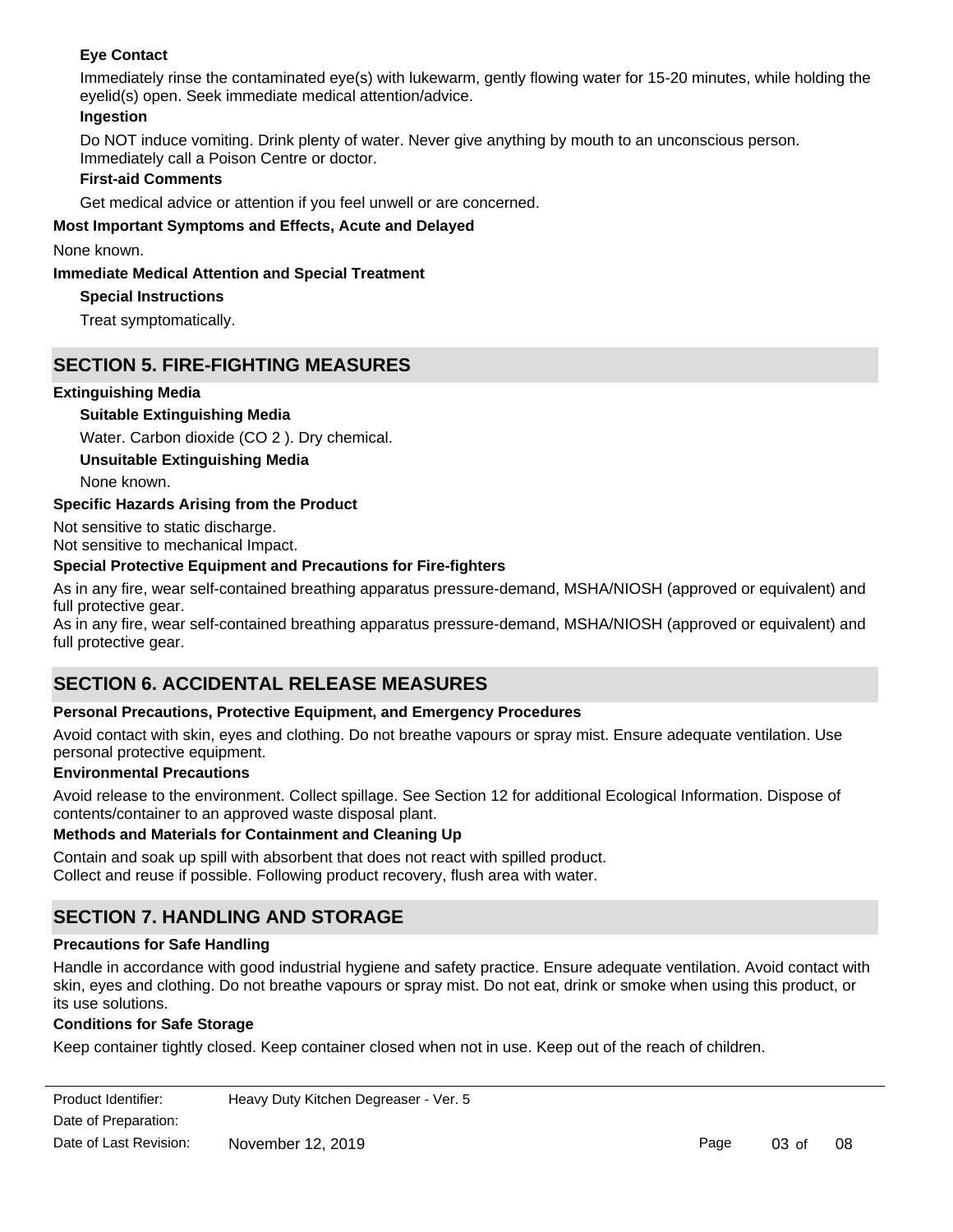## **SECTION 8. EXPOSURE CONTROLS/PERSONAL PROTECTION**

### **Control Parameters**

|                      | <b>ACGIH TLV®</b> |             | <b>OSHA PEL</b> |                    | <b>AIHA WEEL</b> |            |
|----------------------|-------------------|-------------|-----------------|--------------------|------------------|------------|
| <b>Chemical Name</b> | <b>TWA</b>        | <b>STEL</b> | <b>TWA</b>      | <b>Ceiling</b>     | 8-hr TWA         | <b>TWA</b> |
| 2-Butoxyethanol      | 20 ppm            |             | $ 50$ ppm       |                    |                  |            |
| Potassium hydroxide  | $2 \text{ mg/m3}$ |             |                 | $2 \text{ mg/m}$ 3 |                  |            |

### **Appropriate Engineering Controls**

Provide eyewash in work area, if contact or splash hazard exists.

### **Individual Protection Measures**

### **Eye/Face Protection**

Wear chemical safety goggles and face shield when contact is possible.

### **Skin Protection**

Rubber or vinyl gloves recommended when handling solid chemicals or their use solutions.

### **Respiratory Protection**

If exposure limits are exceeded or irritation is experienced, NIOSH/MSHA approved respiratory protection should be worn.

## **SECTION 9. PHYSICAL AND CHEMICAL PROPERTIES**

| <b>Basic Physical and Chemical Properties</b>                |                                                      |
|--------------------------------------------------------------|------------------------------------------------------|
| Appearance                                                   | Amber.                                               |
| Odour                                                        | Solvent                                              |
| <b>Odour Threshold</b>                                       | Not available                                        |
| рH                                                           | $13.0 - 14.0$                                        |
| <b>Melting Point/Freezing Point</b>                          | Not available (melting); Not applicable (freezing)   |
| <b>Initial Boiling Point/Range</b>                           | 100 °C (212 °F)                                      |
| <b>Flash Point</b>                                           | Not available                                        |
| <b>Evaporation Rate</b>                                      | Not applicable                                       |
| <b>Flammability (solid, gas)</b>                             | Not applicable                                       |
| <b>Upper/Lower Flammability or</b><br><b>Explosive Limit</b> | Not applicable (upper); Not applicable (lower)       |
| <b>Vapour Pressure</b>                                       | Not applicable                                       |
| Vapour Density (air = 1)                                     | Not applicable                                       |
| <b>Relative Density (water = 1)</b>                          | Not available                                        |
| <b>Solubility</b>                                            | Soluble in water; Not available (in other liquids)   |
| <b>Partition Coefficient,</b><br>n-Octanol/Water (Log Kow)   | Not applicable                                       |
| <b>Auto-ignition Temperature</b>                             | Not applicable                                       |
| <b>Decomposition Temperature</b>                             | Not available                                        |
| <b>Viscosity</b>                                             | Not applicable (kinematic); Not applicable (dynamic) |
| <b>Other Information</b>                                     |                                                      |
| <b>Physical State</b>                                        | Liquid                                               |
| <b>Use Dilution</b>                                          | Use dilution pH is 12.0 - 13.0 pH                    |
| <b>VOC Content</b>                                           | VOC Content $(\% ) = 2-10\%$                         |
|                                                              |                                                      |

Date of Preparation: Date of Last Revision: November 12, 2019

Product Identifier: Heavy Duty Kitchen Degreaser - Ver. 5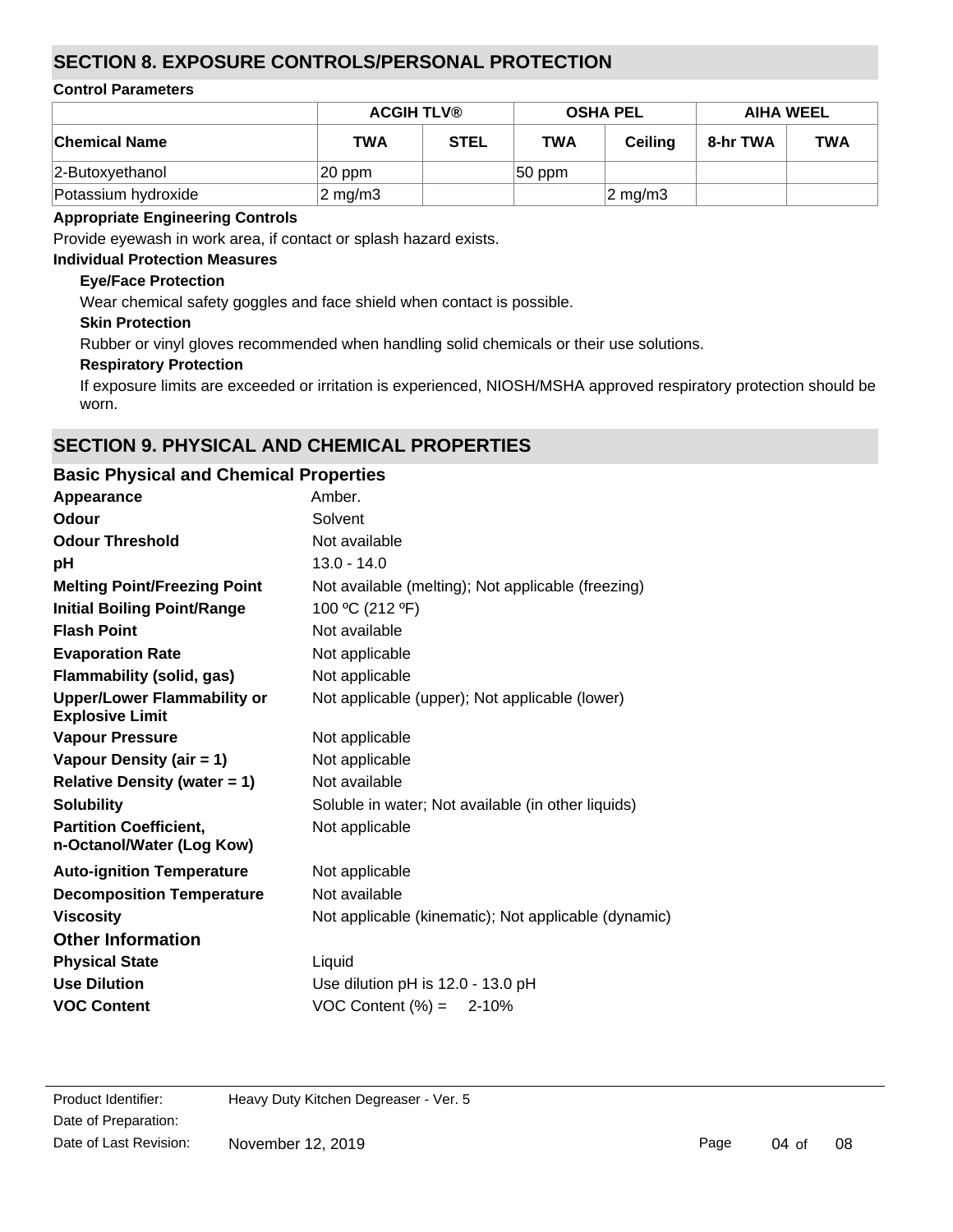## **SECTION 10. STABILITY AND REACTIVITY**

**Chemical Stability** Normally stable. **Conditions to Avoid** None known. **Incompatible Materials** None known. **Hazardous Decomposition Products** None known. **Possibility of Hazardous Reactions** None expected under normal conditions of storage and use. **Reactivity** None known.

## **SECTION 11. TOXICOLOGICAL INFORMATION**

### **Likely Routes of Exposure**

Skin contact; eye contact.

### **Acute Toxicity**

| <b>Chemical Name</b>                                           | <b>LC50</b>                                                                                           | LD50 (oral)      | LD50 (dermal)      |  |  |
|----------------------------------------------------------------|-------------------------------------------------------------------------------------------------------|------------------|--------------------|--|--|
| Benzenesulfonic acid,<br>C10-16-alkyl derivatives              | Not available                                                                                         | 1470 mg/kg (rat) | > 2000 mg/kg (rat) |  |  |
| 2-Butoxyethanol                                                | 2.21 mg/L (rat) (4-hour<br>exposure)                                                                  | 470 mg/kg (rat)  | 400 mg/kg (rabbit) |  |  |
| Potassium hydroxide                                            | Not available                                                                                         | 273 mg/kg (rat)  | Not available      |  |  |
| LC50: No information was located.                              |                                                                                                       |                  |                    |  |  |
| LD50 (oral): No information was located.                       |                                                                                                       |                  |                    |  |  |
| LD50 (dermal): No information was located.                     |                                                                                                       |                  |                    |  |  |
| <b>Skin Corrosion/Irritation</b>                               |                                                                                                       |                  |                    |  |  |
| Causes severe skin burns.                                      |                                                                                                       |                  |                    |  |  |
| <b>Serious Eye Damage/Irritation</b>                           |                                                                                                       |                  |                    |  |  |
| Causes serious eye damage.                                     |                                                                                                       |                  |                    |  |  |
| <b>STOT (Specific Target Organ Toxicity) - Single Exposure</b> |                                                                                                       |                  |                    |  |  |
| <b>Inhalation</b>                                              |                                                                                                       |                  |                    |  |  |
| May cause irritation of respiratory tract.                     |                                                                                                       |                  |                    |  |  |
| Ingestion                                                      |                                                                                                       |                  |                    |  |  |
|                                                                | Harmful if swallowed. Ingestion may cause gastrointestinal irritation, nausea, vomiting and diarrhea. |                  |                    |  |  |
| <b>Aspiration Hazard</b>                                       |                                                                                                       |                  |                    |  |  |
| No information was located.                                    |                                                                                                       |                  |                    |  |  |
| STOT (Specific Target Organ Toxicity) - Repeated Exposure      |                                                                                                       |                  |                    |  |  |
| No information available.                                      |                                                                                                       |                  |                    |  |  |
| <b>Respiratory and/or Skin Sensitization</b>                   |                                                                                                       |                  |                    |  |  |
| No information available.                                      |                                                                                                       |                  |                    |  |  |
| Carcinogenicity                                                |                                                                                                       |                  |                    |  |  |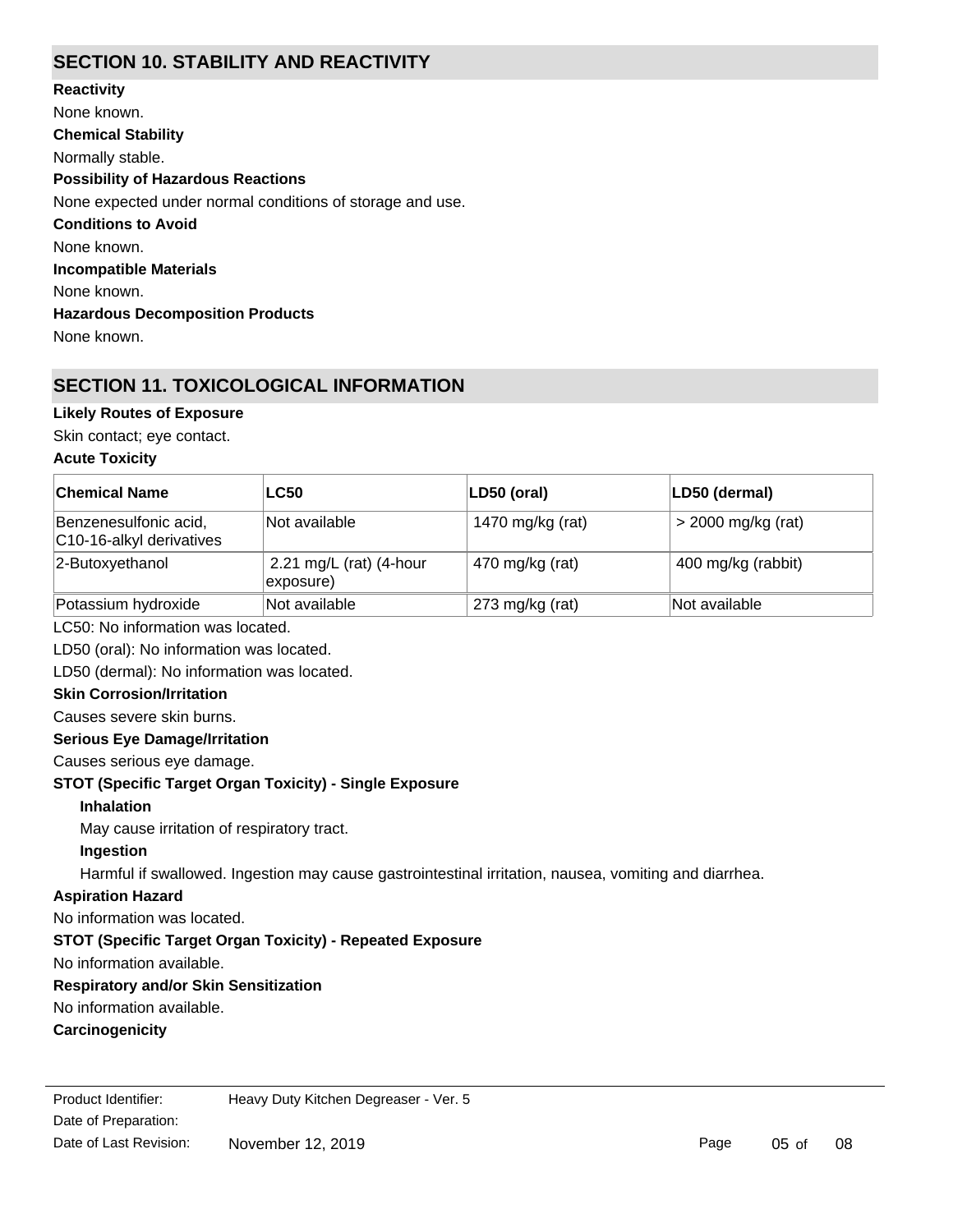| <b>Chemical Name</b> | <b>ADC</b><br>ARU | `CGIH® | $\overline{\mathsf{NTP}}$ |  |
|----------------------|-------------------|--------|---------------------------|--|
| 2-Butoxyethanol      | Group 3           | lA3    |                           |  |

Group 3 – Not classifiable as to its carcinogenicity to humans. A3 – Confirmed animal carcinogen.

### **Reproductive Toxicity**

### **Development of Offspring**

No information was located.

### **Sexual Function and Fertility**

No information was located.

**Effects on or via Lactation**

No information was located.

### **Germ Cell Mutagenicity**

No information was located.

### **Interactive Effects**

No information was located.

## **SECTION 12. ECOLOGICAL INFORMATION**

### **Ecotoxicity**

Harmful, with long lasting effects to aquatic life, based on acute toxicity tests.

### **Acute Aquatic Toxicity**

| <b>Chemical Name</b>                              | <b>LC50 Fish</b>                                                                       | <b>EC50 Crustacea</b>                                | <b>ErC50 Aquatic</b><br><b>Plants</b> | ErC50 Algae         |
|---------------------------------------------------|----------------------------------------------------------------------------------------|------------------------------------------------------|---------------------------------------|---------------------|
| Benzenesulfonic acid,<br>C10-16-alkyl derivatives | $0.97 \text{ mg/L}$<br>(Oncorhynchus<br>mykiss (rainbow<br>trout); 96-hour;<br>static) | 2.9 mg/L (Daphnia<br>magna (water flea);<br>48-hour) | Not available                         | 0.97 mg/L (96-hour) |
| 2-Butoxyethanol                                   | 1490 mg/L (Lepomis Not available<br>macrochirus<br>(bluegill); 96-hour)                |                                                      | Not available                         | Not available       |
| Potassium hydroxide                               | 80 mg/L (96-hour)                                                                      | <b>Not available</b>                                 | Not available                         | Not available       |

### **Persistence and Degradability**

No information available.

**Bioaccumulative Potential**

No information available.

### **Mobility in Soil**

No information was located.

### **Other Adverse Effects**

There is no information available.

## **SECTION 13. DISPOSAL CONSIDERATIONS**

### **Disposal Methods**

Dispose of contents and container in accordance with local, regional, national and international regulations.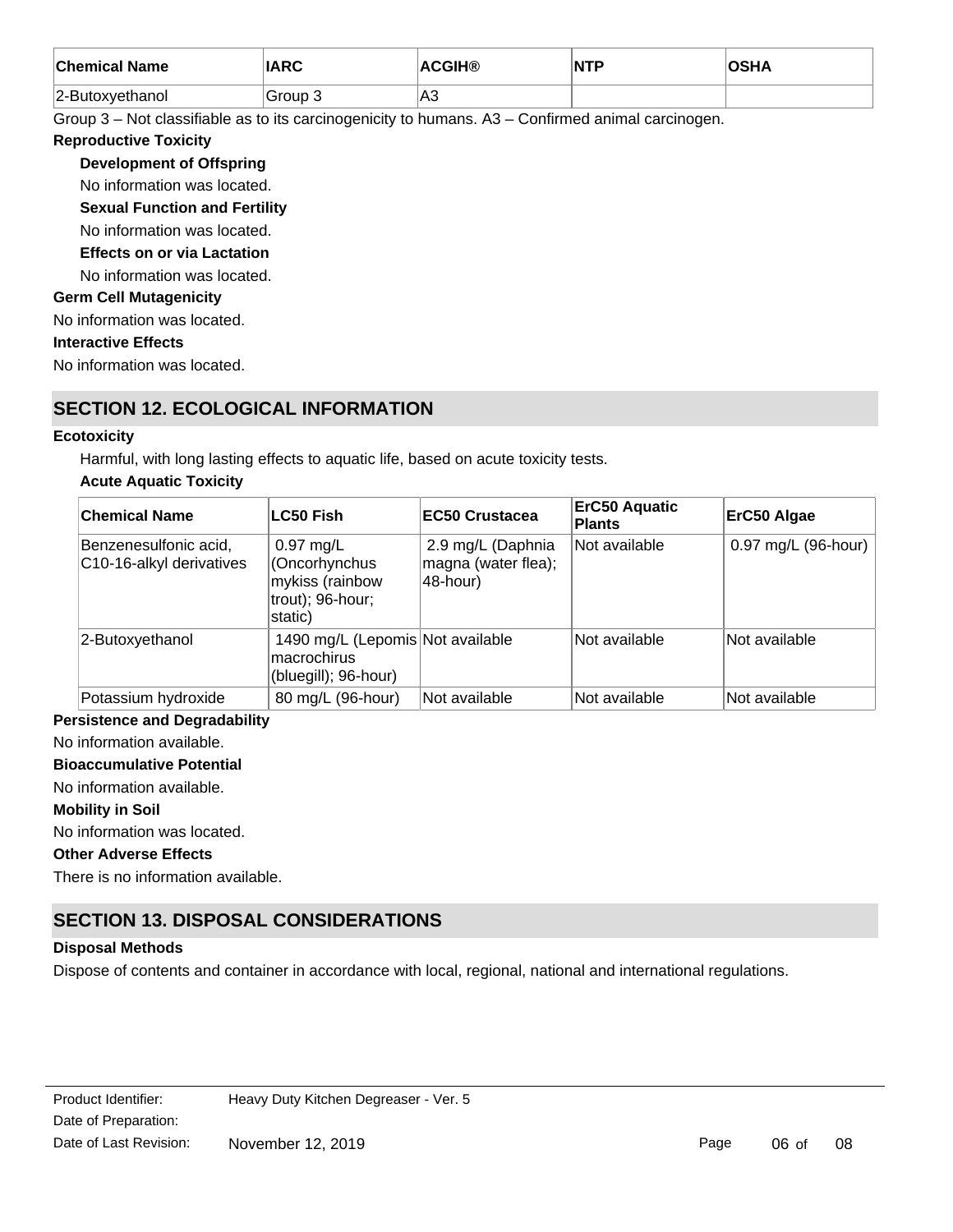## **SECTION 14. TRANSPORT INFORMATION**

| <b>Regulation</b>    | UN No.  | <b>Proper Shipping Name</b>                                         | <b>Transport Hazard</b><br>Class(es) | <b>Packing</b><br>Group |
|----------------------|---------|---------------------------------------------------------------------|--------------------------------------|-------------------------|
| <b>IUS DOT</b>       | lun3266 | Corrosive liquid, basic, inorganic, n.o.s. (Potassium<br>hydroxide) |                                      |                         |
| <b>Environmental</b> |         | Not applicable                                                      |                                      |                         |

### **Hazards**

**Special Precautions** Not applicable

### **Transport in Bulk According to Annex II of MARPOL 73/78 and the IBC Code**

Not applicable

**Emergency Response** 154 **Guide No.**

## **SECTION 15. REGULATORY INFORMATION**

### **Safety, Health and Environmental Regulations**

### **Canada**

### **Domestic Substances List (DSL) / Non-Domestic Substances List (NDSL)**

All ingredients are listed on the DSL/NDSL.

### **USA**

### **Toxic Substances Control Act (TSCA) Section 8(b)**

All ingredients are listed on the TSCA Inventory.

### **Additional USA Regulatory Lists**

SARA Title III - Section 313:

Section 313 of Title III of the Superfund Amendments and Reauthorization Act of 1986 (SARA). This product does contain chemicals which are subject to the reporting requirements of the Act and Title 40 of the Code of Federal Regulations, Part 372.

| Chemical NameCAS-No | Weight % |                | SARA 313 - Threshold Values % |
|---------------------|----------|----------------|-------------------------------|
| 2-Butoxyethanol     | 111-76-2 | $2 - 10 - 1.0$ |                               |

SARA Title III - Section 311/312:

| Acute Health Hazard               | Yes |    |
|-----------------------------------|-----|----|
| Chronic Health Hazard             | N٥  |    |
| Fire Hazard                       | N٥  |    |
| Sudden Release of Pressure Hazard |     | N٥ |
| Reactive Hazard                   |     | N٥ |

California Proposition 65 This product contains no Proposition 65 chemicals.

U.S. EPA Label Information

EPA Registration Number : Not applicable.

### **Clean Water Act**

**CERCLA** 

This product contains the following substances which are regulated pollutants pursuant to the Clean Water Act (40 CFR 122.21 and 40 CFR 122.42): CWA - Hazardous Substances :. (Potassium hydroxide)

CWA - Hazardous Substances :. (2-Butoxyethanol)

Date of Preparation: Product Identifier: Heavy Duty Kitchen Degreaser - Ver. 5 Date of Last Revision: November 12, 2019

Page 07 of 08